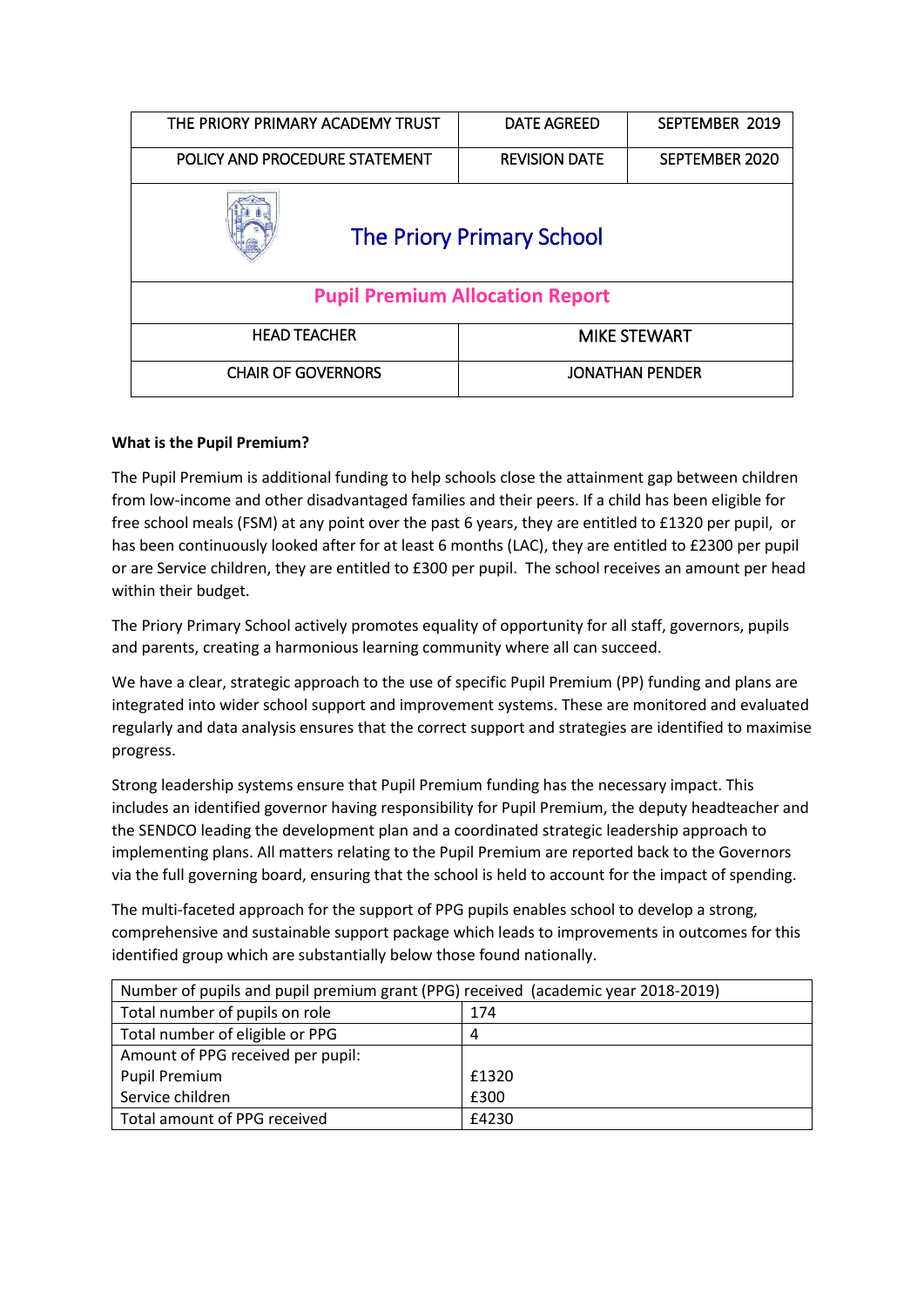## **Provision**

PPG funding has been allocated to staffing salaries (Teachers and Teaching assistants) in order to:

- **Provide bespoke 1:1 intervention support, in addition to in class work**
- **Provide additional spaces in Nurture group classes.**
- **Opportunities for curriculum challenge and extension- external competitions**

#### **Summary of PPG Spending 2018-2019**

**Aims and objectives for PPG spending are linked to priorities under Curriculum and Assessment of the School Development Plan** 

**1. To ensure standards are maintained and improved throughout the school.** 

#### **2. To improve reading through new bug club scheme**

## **Key Priority**

To ensure that individual needs are met through curriculum, intervention and enrichment.

### **Barriers faced by disadvantaged pupils In-school barriers:**

- Identified communication barriers linked to Speech and Language issues.
- Self-esteem and confidence issues for pupils
- Social skill issues in the classroom
- Depth of understanding and fluency within concepts in particular subjects

### **External barriers:**

**Range of diverse family backgrounds and situations** 

### **Key highlights**

- KS2 Reading 100% of our Pupil Premium children achieved expected in Reading
- KS2 Writing 100% of Pupil Premium children achieved expected in Writing
- KS2 Maths 100% of our Pupil Premium children achieved expected in Maths

### **Conclusion of 2018-2019**

The strategies we have implemented this year are having an impact on the attainment and progress the pupil premium children are making. Having targeted strategies for engagement and academic progress have helped to streamline the support we are giving to our pupils. In school data shows that most pupil premium children make accelerated progress and in some cases more than their peers. This confirms that as a school we are diminishing the gap in terms of attainment.